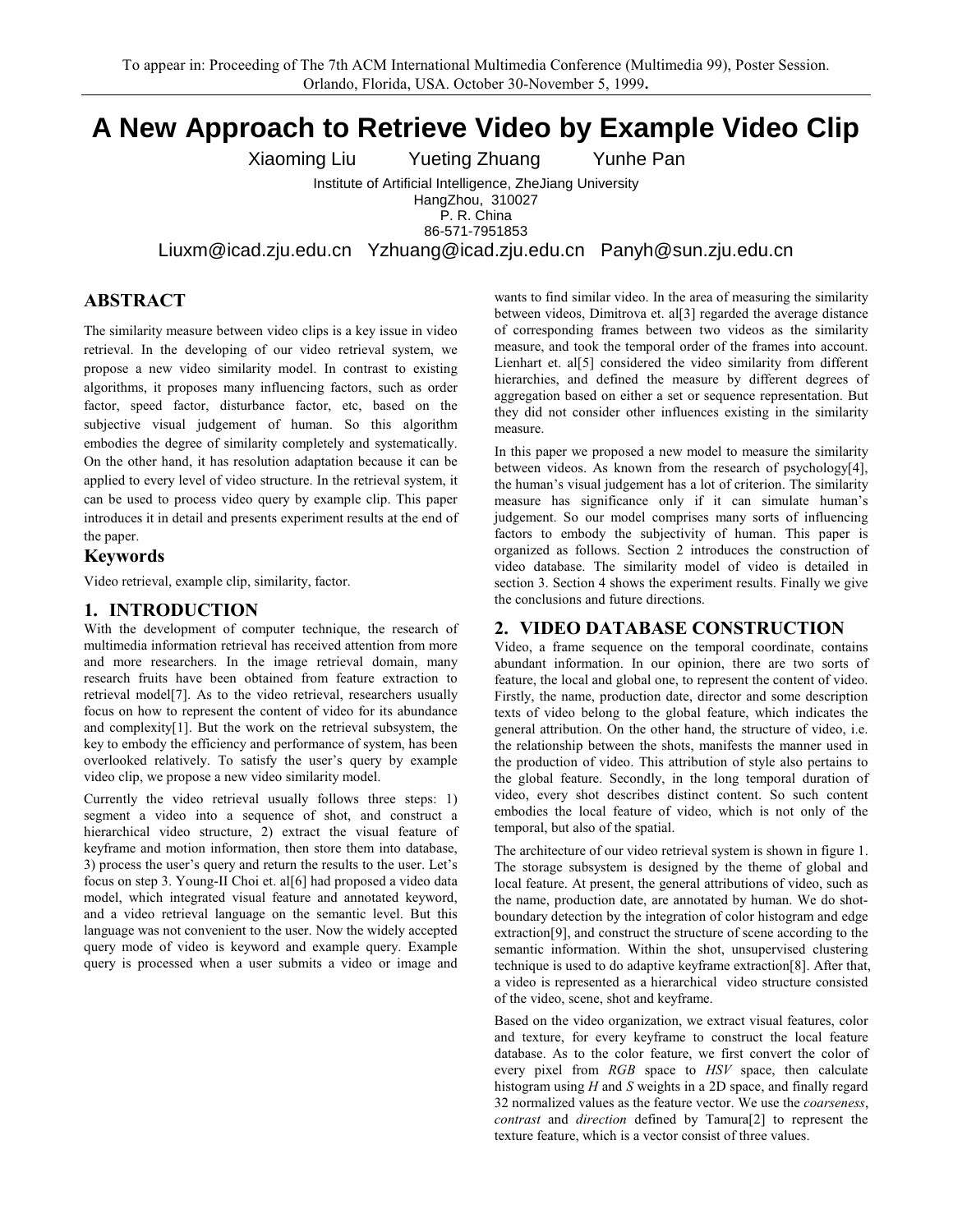

Figure 1. The architecture of video retrieval system

#### 3. A VIDEO SIMILARITY MODEL

In the content-based retrieval, example query is a representative retrieval mode, in which a similarity model is needed. For the hierarchical structure of video, its similarity is measured by the lower layer, such as scene and shot. Here we do it based on the similarity of shots. As mentioned above, the judgement of visual similarity is a behavior related to human subjective and manifested many criterions. So let us see the criterions used in the human's subjective judgement of video similarity.

- Visual similarity. Two similar videos should be similar in the visual feature of low level, such as color, texture, etc. Usually it is the most important criterion. For example, in a video depicted the sun rising, the red keynote of color, and the circular shape of the sun are usually presented.
- Temporal order similarity. In two videos, some corresponding shots may have different temporal order though their contents are the same entirely. For example, the temporal order of three shots in video<sub>l</sub> is ABC, but in video<sub>2</sub> it is CBA, which means the first and last shot exchange their positions. Generally the human's preference about the temporal order will be manifested in the final similarity measure.
- Temporal duration similarity. Some films may have editions of different lengths after montage, within which there is the case that a shot has long temporal duration in the long edition while relative short one in the short edition. In fact it is the discrepancy of video content on speed. Generally when all other conditions are the same, the more alike the speeds are, the more similarity the videos have.
- Granularity similarity. Ideally when  $video<sub>l</sub>$  is similar to video<sub>2</sub>, the same number of their shots has the correspondence of one-to-one. But the reality is not always the case. There will be a great diversity of the structure of correspondence, which influences the final similarity measure.

Suppose the video submitted by user is named a query video, which is denoted as  $V_q$  and segmented into *n* shots. So  $V_q$  is represented as:

$$
V_q = \{S_{q1}, S_{q2}, \dots, S_{qn}\}\tag{1}
$$

where  $S_{qi}$  means the *i*th shot of  $V_q$ . The temporal duration of  $S_{qi}$ and  $V_q$  is denoted as  $P_{qi}$  and  $T_q$  respectively. At the same time, there are  $h$  video clips in the video database. Anyone of them is named as a *database video* and denoted as  $V_d$ , which has m shots shown as:

$$
V_d = \{S_{d1}, S_{d2}, \dots, S_{dm}\}\tag{2}
$$

The meaning of  $S_{di}$  and  $P_{di}$  is the same as before. And any shot,  $S_{di}$ , is represented by a keyframe,  $f_{di}$ , within itself. The objective of video retrieval is to find several video clips similar to  $V_q$  from h videos and return to the user in the descending order of similarity. This process follows four steps:

#### 3.1 Construction of the corresponding graph

For every shot of  $V_q$ ,  $S_{qi}$ , firstly we will find the most similar shot in  $V_d$  respectively. Because we represent a shot as a keyframe, the similarity measure between shots convert to the one between images. Now let us consider the latter. We convert the final similarity value in the range  $[0,1]$ . 1 means they have the most similarity, and 0 means they do not similar entirely. Because the attributions of two vectors composed the visual feature vector are different, we should distinguish them while calculating their distance.

As to the color vector, we can use histogram intersection as follow because it has been normalized in the range  $[0,1]$  and defined over the same physical domain.

$$
Sim_{Color} = \sum_{i=0}^{31} Min(ColorHist_{f1}(i), ColorHist_{f2}(i))
$$
\n(3)

As to the vector-based feature representation, such as texture, every value does not in the same range. So we should convert all these values into the same range before the utilization of distance measure. By the example of *contrast* in texture feature, let us see how to use Gaussian normalization method. Suppose there are  $k$ keyframes, denoted as  $Contrast_i(i=1-k)$ , in video database. We first calculate the mean *m* and standard deviation  $\delta$  of *Contrast<sub>i</sub>*, then normalized k values into range  $[-1,1]$  by

$$
Contrast \, \big|_{i} = \frac{Contrast \, \, i - m}{3\sigma} \qquad i = 0, \dots, k \tag{4}
$$

As known from Gaussian distribution, the probability of *Contrast<sub>i</sub>* in the range  $[-1,1]$  is approximately 99%. So we should mapping the out-of-range values to either -1 or 1. Then we can use Euclidean distance to calculate the distance of the texture vector.

Now the respective distances of two vectors have been obtained. But only the color distance is in the range  $[0,1]$ . So we also have to normalize the texture distance by Guassian normalization. But after we use a formula like  $(4)$  to get  $sim_{text{texture}}$ , the below liner transformation is needed for converting it to the range  $[0,1]$ .

$$
Sim'_{Texture} = I - \frac{Sim_{Texture} + I}{2}
$$
 (5)

At last, we can get the similarity between two images according to two weights  $W_c$ ,  $W_t$  as follow.

$$
Similarity = W_c \cdot Sim_{Color} + W_t \cdot Sim'_{Texture}
$$
 (6)

Through it, every  $V_{qi}$  would find the most similar shot in  $V_{d}$ . We name every pair of similar shots as a correspondence. After this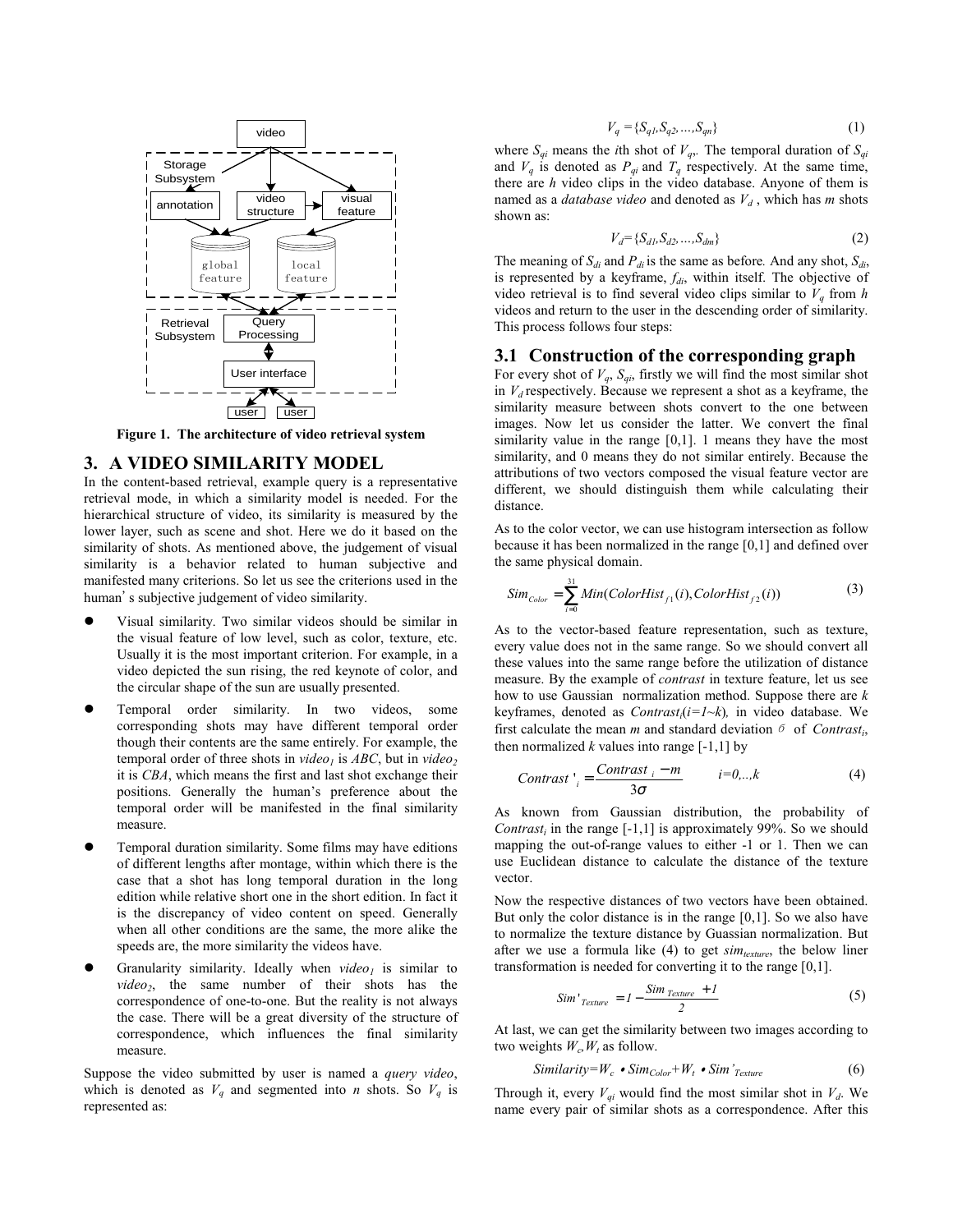section, for  $V_q$  and  $V_d$ , we can get a corresponding graph shown in figure 2. The connected solid line means this correspondence has the most similarity for  $V_{ai}$ .

#### 3.2 Clustering-based similarity distinguish

After above calculation, we have obtained  $n \times h$  similarity value, Similarity, between shots. But some of these values are very small. which means some shots of *query video* can not find similar shot in certain *database video*. If these small values are still included in the future calculation, the efficiency will be affected. So we want to distinguish a portion of values as similar values, others as no similar values, and remove the latter from the corresponding graph. But of these  $n \times h$  values in the range [0,1] which pertains to the similar values? In fact, it equals to find a cut value in the range  $[0,1]$ , and regard all the values as similar ones if they are larger than *cut*, other as no similar ones if smaller. Traditionally it is implemented by predefining a threshold. But here we use clustering-based algorithm to get the *cut* value. Cut is one value of the ascending order sequence of  $n \times h$  Similarity<sub>i</sub>, which can divide the sequence into two portions and let the centroids of two portions have the largest distance. The formula is shown as follow:

$$
cut = \{Similarity_{i} | Max\left(\frac{\sum_{j=i+1}^{n} Similarity_{j}}{n \cdot h - i} - \frac{\sum_{j=1}^{i} Similarity_{j}}{i}\right)\}
$$
  

$$
i = 1, 2, ..., n \cdot h
$$
 (7)

Comparing to the method of predefining a threshold, this algorithm has a high flexibility. It can dynamically distinguish whether it is similar or not according to current situation of shot similarity. It is intuitionistic because similarity is a relative conception in nature. In figure 2, we use dashed line to represent shot correspondence of no similarity. In further calculation, their similarity values will be skimmed. The above two sections embody the visual similarity of human judgement.



Figure 2. A corresponding graph of similar shot

# 3.3 Calculation of factors

Based on other criterions of human subjective judgement, we proposed several influencing factors to measure similarity.

The order factor is used to judge whether the corresponding shots of two videos appear in the same temporal order. As shown in figure 2, the  $shot_3$  and  $shot_2$  of *database video*, the corresponding shots of  $shot_1$  and  $shot_3$ , are in a reverse order comparing to the query video. In the range  $[0,1]$ , we use a value order to represent the degree of this reversion. Based on the corresponding graph, we get *order* by calculating the percentage of reverse correspondences to all the ones. 1 means the temporal order of shots appeared in two videos is the same. In the worst case, 0 means they are reverse entirely. This factor embodies the temporal order similarity of human judgement.

After the calculation in section 3.2, suppose there are  $n'$  and  $m'$ similar shots in  $V_a$  and  $V_d$  respectively. The *speed* factor is defined as follow.

Speed 
$$
= 1 - \frac{\sum_{i=1}^{n} P_{qi} - \sum_{i=1}^{m} P_{di}}{\sum_{i=1}^{n} P_{qi}}
$$
 (8)

In the range  $[0,1]$ , this value describes the temporal duration descripancy of similar shots in two videos. 1 means their durations are the same. The closer to  $0$  the factor value is, the more descripancy their speeds have. It can be used to measure the descripancy degree of different film editions in speed. This factor embodies the temporal duration similarity of human judgement.

In the consecutive  $n'$  and  $m'$  corresponding shots, there are some shots do not have corresponding shot. For example, in figure 2, shot<sub>2</sub> of query video and shot<sub>4</sub> of database video pertain to this case, whose presentation indicates the discontinuousness of corresponding shots. So *disturbance* factor is utilized to measure the occurrence frequency of such shots. Suppose there are  $x$  and  $y$ such shots among  $n'$  and  $m'$  shots respectively. This factor is calculated as follow:

$$
Disturbance = 1 - \frac{x + y}{n + m}
$$
\n(9)

At last, we use the *congregate* factor shown in (10) to measure the frequency of one-to-many correspondence in the corresponding graph. For example, in figure 2, all the  $shot_4$  and  $shot_5$  of *query video* correspond to *shot*, of *database video*. This factor indicates the descripancy of depiction degree of similar shot in different videos. The last two factors manifest the granularity similarity of human judgement.

$$
Congregate = \frac{m'}{n'}
$$
 (10)

#### 3.4 Calculation of final similarity

Based on the above analysis, we can calculate the similarity between  $V_q$  and  $V_d$  as follow:

Similarly = 
$$
W_1 \bullet \sum_{i=1}^{n'} \left(\frac{P_{qi}}{T_q} \bullet \text{Similarity}_i\right) + W_2 \bullet \text{Order} + W_3 \bullet \text{Speed}
$$

$$
+W_4 \bullet Disturbance + W_5 \bullet Congregate
$$
 (11)

where  $W_1, ..., W_5$  indicate the preference of the user regarding to every judgement criterion. So the initial weights can be determined not only by the system, but also by the user through indicating his preference about those four criterions on the user interface. The fraction before  $Similarity_i$  is the percentage of  $shot_i$ duration to the video duration. This weight manifests that long duration shot will have more contribution to the final video similarity, which accords with the mental judgement of human. When the calculation of similarity between  $V_q$  and any video  $V_d$  in database is finished, we can return several most similar  $V_d$  to the user in the descensive order of similarity. Thus the query processing is finished.

From it we can see that our algorithm can be applied to any layer of the video structure although we show its utilization in the calculation of video similarity, i.e. it is generally and has a resolution adaptation. For example, we can use this algorithm to calculate shot similarity based on the frame sequence. On the